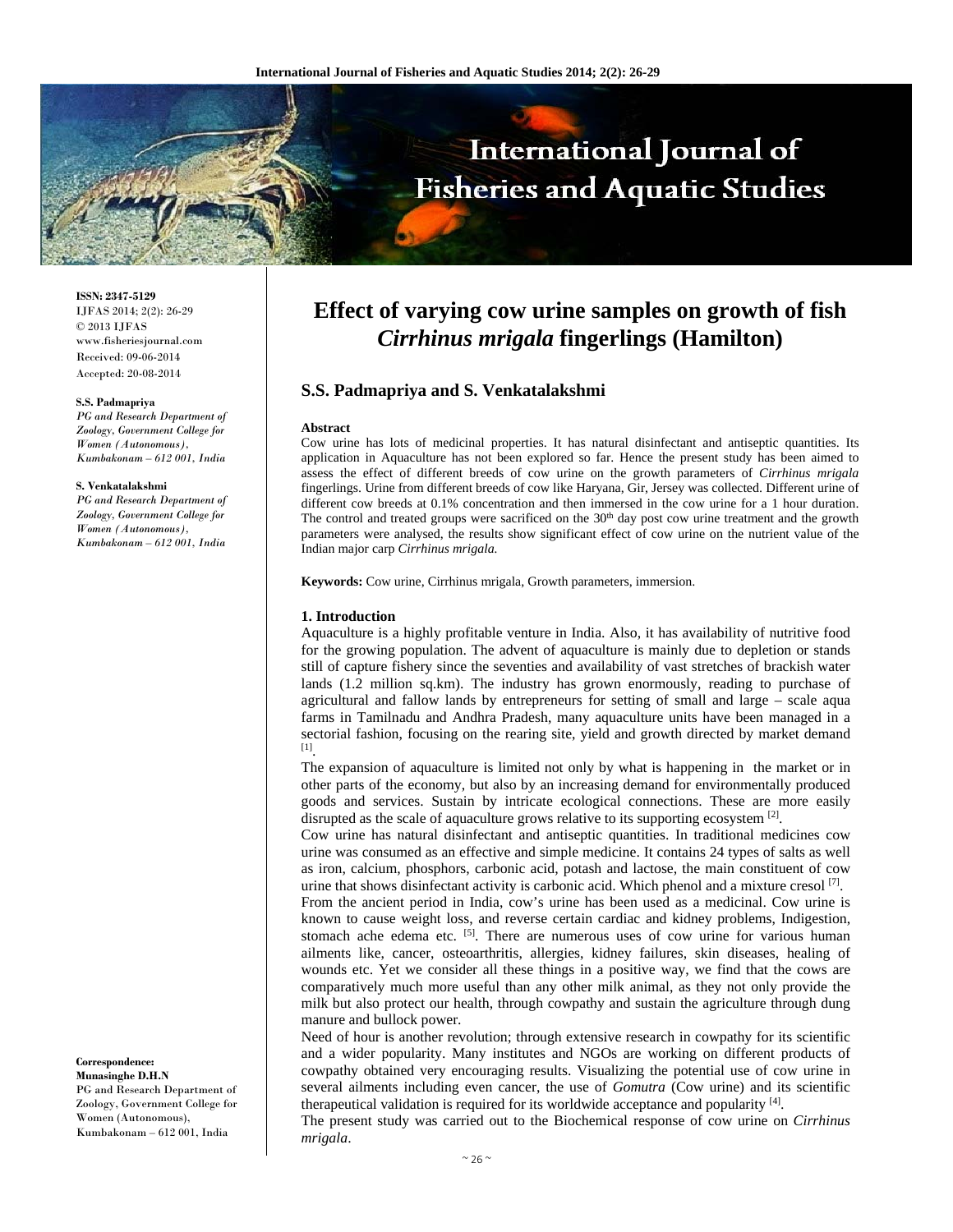Protein, Lipids and carbohydrates play a major role as energy precursors for fishes exposed to stress conditions.

# **2. Materials and Methods**

# **2.1 Acclimatization**

Fingerlings of mrigal (*Cirrhinus mrigala*) were procured in healthy condition of S.M. Fish farm at swamimalai near Kumbakonam and transported to the laboratory in polythene bags filled with oxygen.

In the laboratory, the fishes were acclimatized in plastic tubs of 14L capacity for two weeks. Fishes were fed with a pelleted diet of 35% protein content. Excess of feed was removed and regular aeration and water filtration was provided to keep the experimental tubs clean and the experimental fishes healthy.

# **2.2 Experimental Setup**

Four plastic tubs of  $24(1)$  X  $43(b)$  cm size was used for the present experiments, eight mrigal fingerlings size  $1\pm0.2$  gm were transferred to each plastic tubs were filled with 14 liters of chlorine free tap water and aerated well. Seven healthy fingerlings of mrigal are uniform size were selected and transferred to each glass tank.

After two weeks of acclimatization fish were divided in to

four tanks treated with different urine of different cow breeds at 0.1% concentration and then immersed in the cow urine for a 1 hour duration. A control group was maintained separately without urine treatment. Cow urine was collected from healthy cows of different breeds like Haryana, Gir and Jercy free from any infection maintained under medical supervision at Goshala in Sri vital-rukmini Samasthan, Govindhapuram. Cow urine was collected in sterile bottles and was transported immediately to the laboratory.

The fish were all fed with formulated feed prepared in the laboratory. Feed every day between 2 pm to 4 pm. The unfed and fecal matter was collected and dried in a hot air oven at  $60^{\circ}$ C and weighed.

# **2.3 Growth Parameters**

The experiments were continued for 30 days. Live weight of the experimental fishes were also recorded on  $10^{th}$ ,  $20^{th}$ and 30th days. Based on this data the growth parameters like Growth, Growth rate, % of an increase in body weight, survival were calculated.

### **3. Result and Discussion 3.1 Growth Parameters**

|  |  |  | Table 1: Growth characteristics of mrigal fingerlings during the 10 days of the experimental period. |  |
|--|--|--|------------------------------------------------------------------------------------------------------|--|

| <b>Parameters</b>                         |                 | T1              | T2              | <b>T3</b>       |
|-------------------------------------------|-----------------|-----------------|-----------------|-----------------|
| Initial weight $w1(g)$                    | $0.587 + 0.027$ | $0.593 + 0.034$ | $0.590 + 0.035$ | $0.587 + 0.039$ |
| Final weight $w2(g)$                      | $0.600 + 0.025$ | $0.610 + 0.037$ | $0.608 + 0.035$ | $0.600 + 0.040$ |
| Growth $w2-w1(g)$                         | 0.013           | 0.017           | 0.018           | 0.013           |
| Growth rate $(g/day)$                     | 0.0022          | 0.0028          | 0.0030          | 0.0022          |
| Percentage of increase in body weight (%) | 2.21            | 2.86            | 3.05            | 2.21            |
| Survival (%)                              | 100             | 100             | 100             | 100             |

**Table 2:** Growth characteristics of mrigal fingerlings during the 20 days of the experimental period.

| <b>Parameters</b>                               |                 | T1              | T2              | T <sub>3</sub>  |  |
|-------------------------------------------------|-----------------|-----------------|-----------------|-----------------|--|
| Initial weight $w1(g)$                          | $0.587 + 0.027$ | $0.593 + 0.034$ | $0.590 + 0.035$ | $0.587 + 0.039$ |  |
| Final weight $w2(g)$                            | $0.667 + 0.009$ | $0.623 + 0.018$ | $0.653 + 0.017$ | $0.637 + 0.018$ |  |
| Growth $w2-w1(g)$                               | 0.036           | 0.060           | 0.077           | 0.050           |  |
| Growth rate $(g/day)$                           | 0.0060          | 0.0098          | 0.0126          | 0.0083          |  |
| Percentage of increase in body<br>weight $(\%)$ | 6.00            | 9.83            | 12.66           | 8.33            |  |
| Survival (%)                                    | 99              | 100             | 100             | 100             |  |

**Table 3:** Growth characteristics of mrigal fingerlings during the 30 days of the experimental period.

| <b>Parameters</b>                         |                 |                 | T <sub>2</sub>  | T3              |
|-------------------------------------------|-----------------|-----------------|-----------------|-----------------|
| Initial weight $w1(g)$                    | $0.587 + 0.027$ | $0.593 + 0.034$ | $0.590 + 0.035$ | $0.587 + 0.039$ |
| Final weight $w2(g)$                      | $0.659 + 0.011$ | $0.698 + 0.008$ | $0.732 + 0.037$ | $0.674 + 0.009$ |
| Growth $w2-w1(g)$                         | 0.072           | 0.105           | 0.142           | 0.087           |
| Growth rate $(g/day)$                     | 0.0113          | 0.0156          | 0.0207          | 0.0133          |
| Percentage of increase in body weight (%) | 11.32           | 15.67           | 20.72           | 13.38           |
| Survival (%)                              | 99              | 100             | 100             | 100             |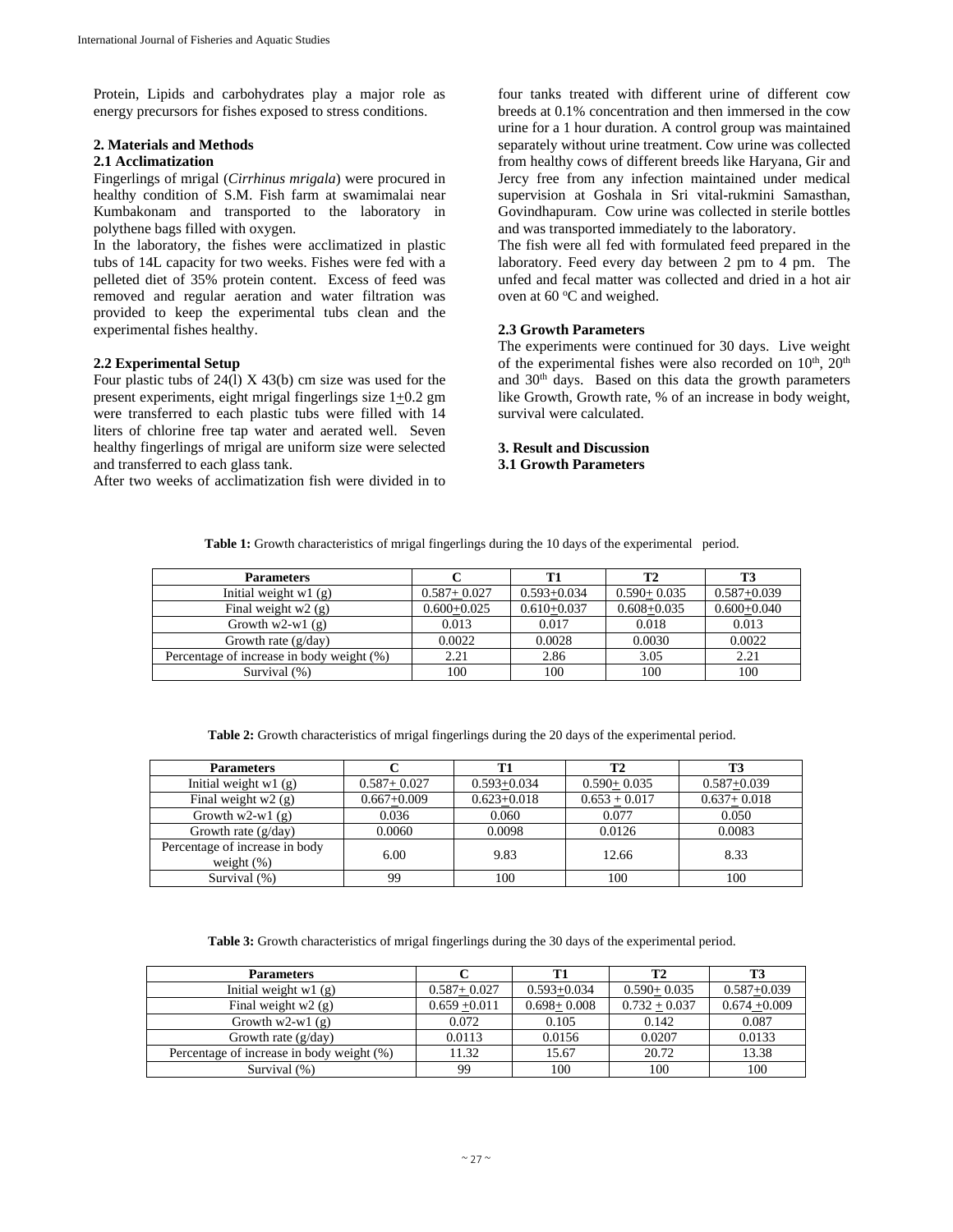| Summary               |          |      |          |          |           |          |  |  |
|-----------------------|----------|------|----------|----------|-----------|----------|--|--|
| Groups                | Count    | Sum  | Average  | Variance |           |          |  |  |
| Control               | 8        | 5.67 | 0.70875  | 0.000155 |           |          |  |  |
| Treatment 1           | 8        | 6.2  | 0.775    | 8.57E-05 |           |          |  |  |
| Treatment 2           | 8        | 6.62 | 0.8275   | 0.001621 |           |          |  |  |
| Treatment 3           | 8        | 5.9  | 0.7375   | 0.000107 |           |          |  |  |
| Anova                 |          |      |          |          |           |          |  |  |
| Source of Variation   | SS       | df   | MS       | F        | $P-value$ | F crit   |  |  |
| <b>Between Groups</b> | 0.063159 | 3    | 0.021053 | 42.75521 | 0.05      | 2.946685 |  |  |
| Within Groups         | 0.013788 | 28   | 0.000492 |          |           |          |  |  |
| Total                 | 0.076947 | 31   |          |          |           |          |  |  |

#### Anova: Single Factor

#### **3.2 Growth in** *Cirrhinus mrigala*





#### **4. Discussion**

Nutrients in the water are in discernable for the growth and production of fauna and flora inhabiting in the aquatic habitat. The continuous are of nutrients in water leads to depletion of nutrients in water. Hence nutrients are added to aquatic ecosystem. This will support the plankton population and other fish feed organism.

Manuring has much effect on the aquatic organisms [9] reported that manuring promotes the growth of *L*. *rohita* in addition to the different effects it had on the environment. Similar results were recorded in the growth and production of prawn [8]. The results of the present study also reveals that the growth of the *L. rohita* reared in cow dung manured water showed better growth characteristics than the control. It reveals that the cow dung manuring has a direct relationship with growth and production of fishes. According (Sivakami S. *et al*)<sup>[10]</sup> fertilizer applied is not of immediate effect on production.

The result of the present study also reveal that the growth of the *C. mrigala* reared in cow urine added water showed better growth characteristics than the control. It reveals that

the cow urine has a direct relationship with growth and production of fishes. After 30 days the cow urine is influences of various growth parameters like fish growth, growth rate, and percentage of increase in body weight. Least weight augmentation of 0.072 g was recorded in control. Highest weight increment of 0.142 g was recorded in treatment 2 (T2). Highest percentage of increase in body weight of 20.72% was recorded in T2. Which indicates that the influence of cow urine on growth of *C. mrigala* is significant.

Cow dung is found to be an effective source of organic fertilization, which positively influences the growth performance of major carps in respect of fish production [11]. The common carp attained the maximum fish growth in poultry manure as compared to duck and cattle manure treatment in monoculture system [4]. Fermented black gram seedmeal @ 30% inclusion in diet showed higher growth, feed conversion ratio and protein efficiency in Labeo rohita fingerlings [6].

The result of the present study also reveals that the cow urine enhance survival of *C. mrigala* among the different